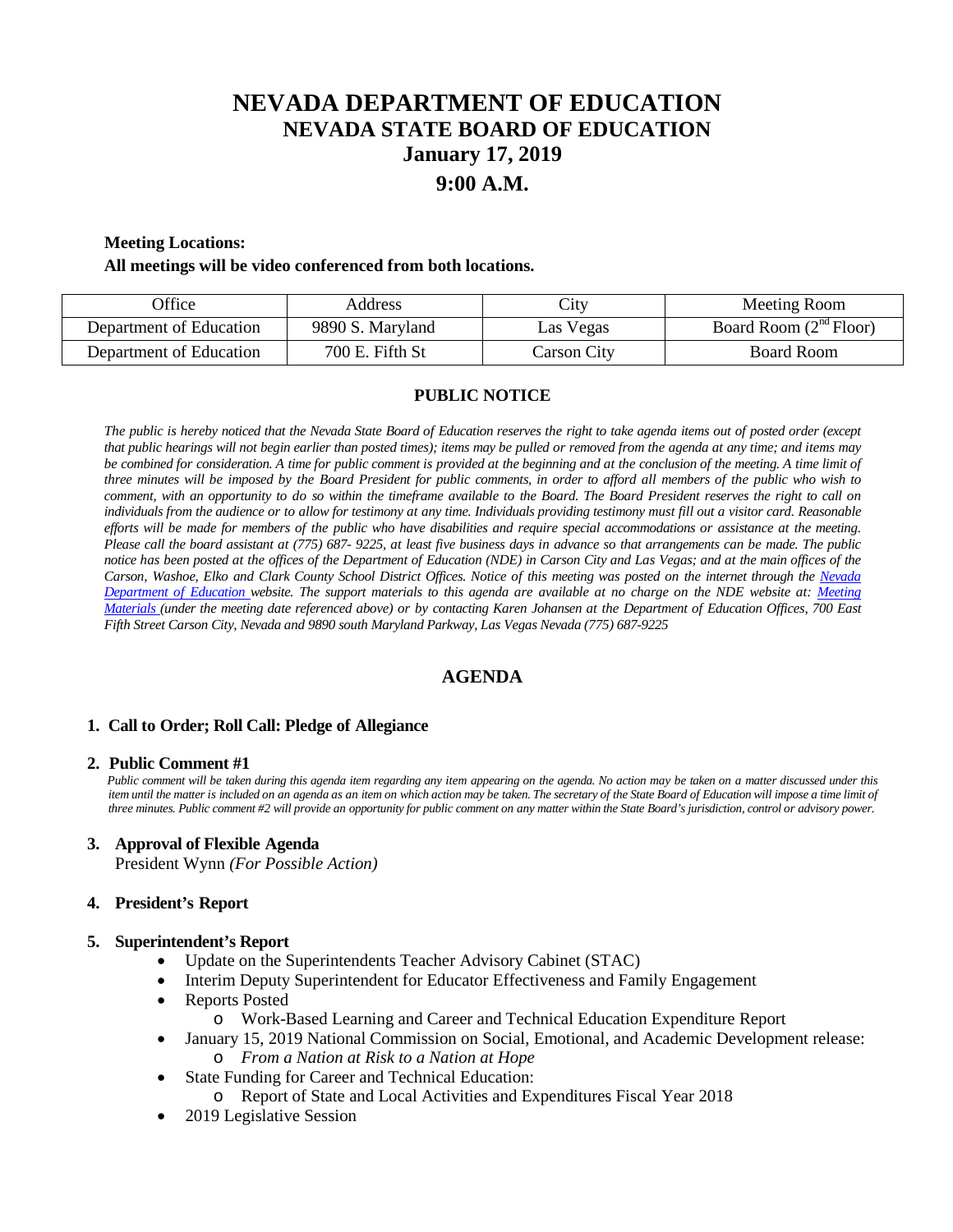# **6. Approval of Consent Agenda**

 *Information concerning the following consent agenda items has been provided to Board members for study prior to the meeting. Unless a Board member has a question concerning a particular item and asks that it be withdrawn from the consent list, items are approved through one action.*

- a. Possible Approval of initial licensing for one Nevada private school for a two-year period:
	- Sinousa Virtual High School, Clark County

 Possible Approval of renewal licensing for one Nevada private school for a four-year period • Las Vegas Day School, Clark County

- b. Possible Approval of Career and Technical Education Agriculture and Natural Resources Middle School **Standards**
- c. Possible Approval of Career and Technical Education Health Science and Public Safety Middle School **Standards**
- d. Possible Approval of Career and Technical Education skill standards for Practical Nursing
- e. Possible Approval of Career and Technical Education, Hospitality and Human Services Middle School **Standards**
- f. Possible Approval of District Applications to have programs of work-based learning
- g. Possible Approval of Petition for Revocation of the Nevada Educators License for Ruth Kotler
- h. Possible Approval of Minutes: December 13, 2018 State Board Meeting
- i. Possible Approval of Education Gift Fund Report NRS 385.083
- **7. Election of Officers of the State Board of Education to include President and Vice President**

Steve Canavero, Superintendent of Public Instruction *(Information/Discussion/For Possible Action)*

**8**. **9:30 A.M. Public Hearing and Possible Adoption of Proposed Amendments to R017-18; NAC 388, as it relates to special education and gifted and talented educational programs**.

Will Jensen, Director, Special Education, *(Information/Discussion/For Possible Action)*

**9. Information, Discussion and Presentation regarding Career and Technical Education (CTE) Month, which is February that will feature NDE's LifeWorks Initiative.** The board will hear a brief presentation on Career and Technical Education's (CTE) LifeWorks, the strategic partnership between Nevada government agencies, K-12 public education, business and industry leaders and the Nevada System of Higher Education. In 2017, 10 states received funding from JP Morgan Chase & Co through the New Skills for Youth Grant to execute action plans to strengthen and expand career pathways for youth, Nevada's Career and Technical Education programs are being aligned to industry needs and all youth are receiving preparation with the skills needed in the New Nevada. As part of national CTE Month, the department will celebrate the achievements and accomplishments of this initiative and promote Nevada's CTE programs.

Dawn Burns, Chief Strategy Officer-New Skills for Youth, Assistant Director-CRALEO/NDE *(Information/Discussion/For Possible Approval)*

# **10. Information, Discussion and Possible Action regarding the Teachers and Leaders Council (TLC) recommendations regarding**:

- Score ranges to determine the final summative evaluation ratings of Highly Effective, Effective, Developing, and Ineffective for Teachers and Building Administrators have been discussed at previous State Board of Education meetings. However, score ranges to determine the final summative ratings for Other Licensed Educational Personnel (OLEP) have not. 2018-2019 is the first year of implementation of the OLEP frameworks, therefore score ranges for the 2018-2019 school year are being recommended by the Teachers and Leaders Council.
- Rubric for evaluating progress toward Library Program Goal (for Teacher-Librarians)
- Clark County School District application for use of alternate summative evaluation tools for OLEP.

Kathleen Galland-Collins, Education Programs Supervisor and Pam Salazar, Chair, Teachers and Leaders Council *(Information/Discussion/For Possible Action)*

**11. Information, Discussion and Possible Action establishing conditional FY20-21 Great Teaching and Leading Fund priorities in order to expedite the grant process. Pursuant to NRS 391A.505,** the State Board shall prescribe the priorities of programs for which grants of money will be made from the Fund. Funds will be awarded following an application process and pending appropriation by the 2019 Legislature. KellyLynn Charles, Education Programs Professional *(Information/Discussion/For Possible Action)*